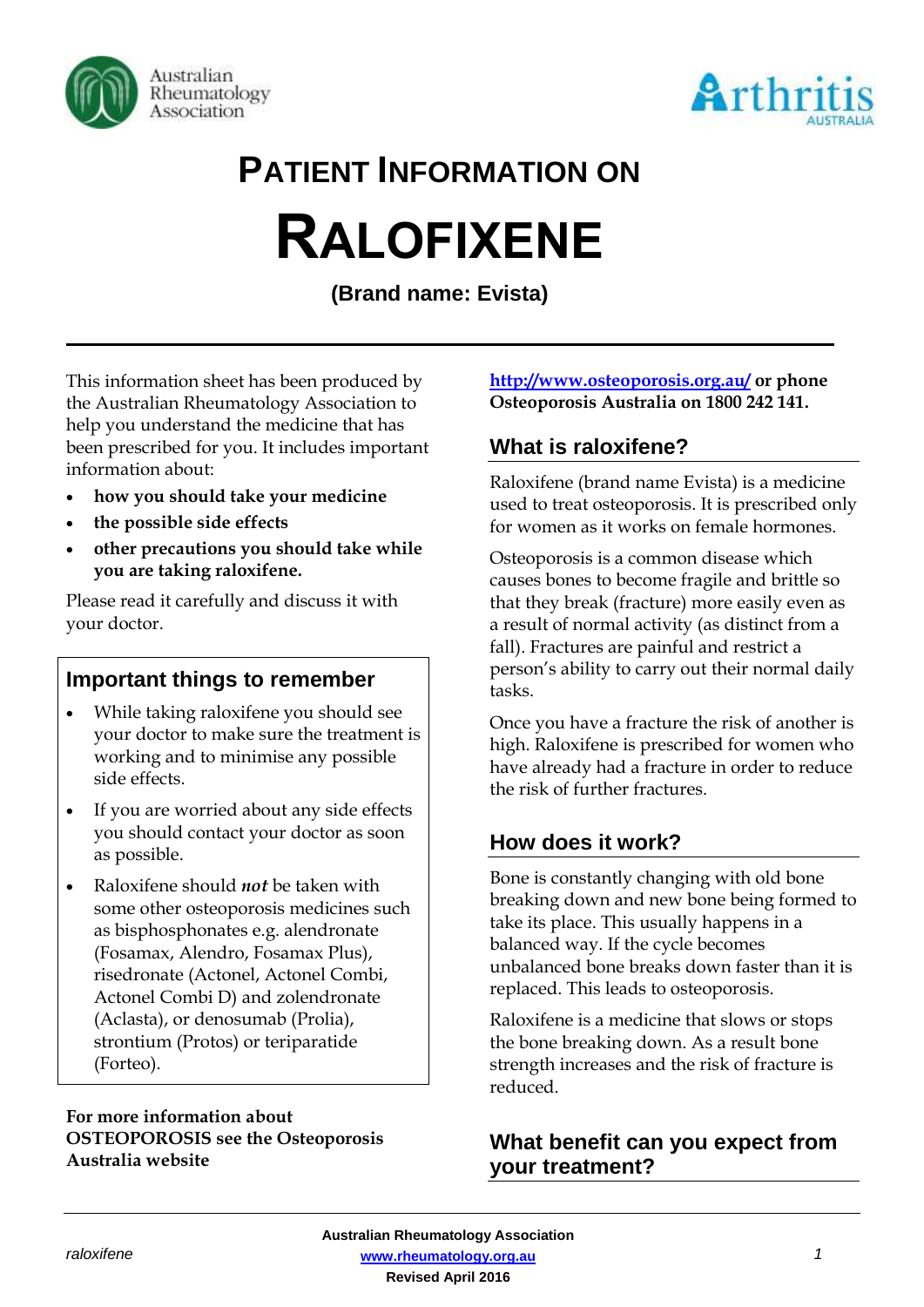

Australian Rheumatology Association

Since osteoporosis doesn't usually have any symptoms such as pain (until a fracture occurs) you will not 'feel' any immediate benefit from your treatment with raloxifene. You may be asked to have tests to check the effect of treatment on your bones. For example a bone mineral density test is usually done after one to two years of treatment. This is a type of X-ray that involves a very small amount of radiation.

Tests of urine or blood are sometimes used to measure the effects of treatment on bone formation and breakdown.

### **How is raloxifene taken?**

#### *What is the dosage and when should it be taken?*

Raloxifene is taken by mouth and comes in 60mg tablets. The dose is one tablet every day. It can be taken with or without food and at any time.

To help you remember to take raloxifene take it at about the same time each day.

If you miss a dose take it as soon as you remember. However, if it is almost time for your next dose skip the missed dose and take only your next regularly scheduled dose. Do not take two doses at the same time.

#### *Can other medicines be taken with raloxifene?*

It is safe to take most other medicines when you are taking raloxifene. However, it should *not* be taken with some other osteoporosis medicines (refer *Precautions*, page 3).

Your doctor will usually recommend that you take calcium and vitamin D as additional treatment for osteoporosis.

#### *How long is the treatment continued?*

For osteoporosis, treatment with raloxifene is usually given for a number of years. Your doctor will review your progress each year. Once you have had one fracture your chance of having another one is high so it is

important to keep taking the medicine as long as it is effective and as long as no serious side effects occur.

#### **Are there any side effects?**

Most people who take raloxifene do not experience side effects. Tell your doctor if you are concerned about possible side effects.

A reduction in dose or change to another medicine may minimise the side effects so that you can continue to have treatment for your bones.

#### *Most common possible side effects*

Most common side effects include:

- *hot flushes* these are more common during the first 6 months of treatment
- *dryness in the vagina*
- *leg cramps*
- *swelling* of the hands, feet, ankles, or lower legs.

#### *Less common or rare possible side effects*

Less common side effects include:

- *Blood clot* in a vein is rare. Contact your doctor immediately if you experience pain or swelling in your legs or a sudden shortness of breath. Because of this risk your doctor may advise you to stop raloxifene around the time of an operation or before a long haul flight.
- There are a number of other uncommon side effects and precautions that are described in the leaflet that comes with the medicine. You should read the leaflet and talk to your doctor if you have any concerns.

#### **What precautions are necessary?**

#### *Blood tests*

 Monitoring blood tests are not usually required for people taking raloxifene, although in certain situations these may be needed.